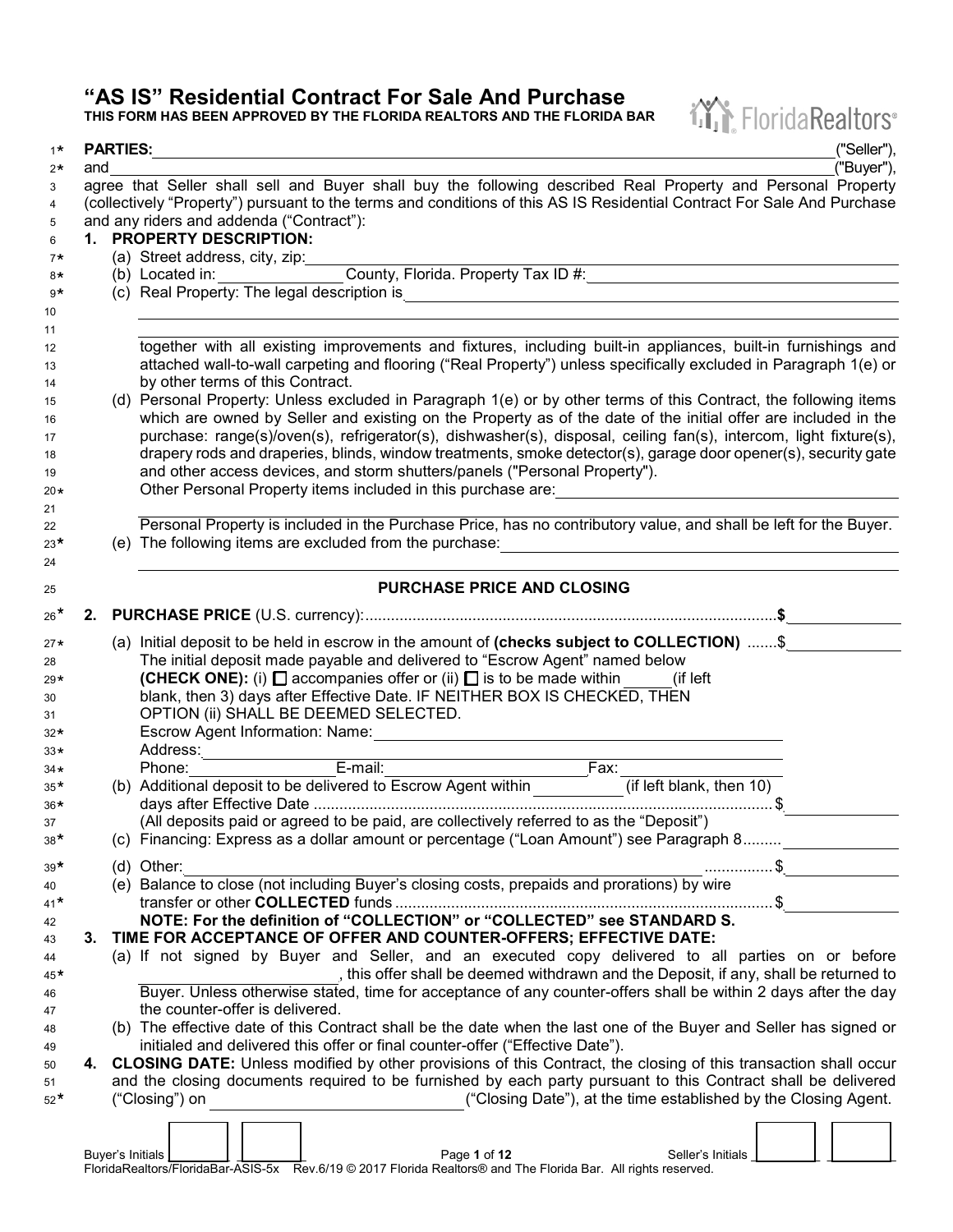## **5. EXTENSION OF CLOSING DATE:**

- (a) If Paragraph 8(b) is checked and Closing funds from Buyer's lender(s) are not available on Closing Date due to Consumer Financial Protection Bureau Closing Disclosure delivery requirements ("CFPB Requirements"), then Closing Date shall be extended for such period necessary to satisfy CFPB Requirements, provided such period shall not exceed 10 days.
- (b) If an event constituting "Force Majeure" causes services essential for Closing to be unavailable, including the unavailability of utilities or issuance of hazard, wind, flood or homeowners' insurance, Closing Date shall be extended as provided in STANDARD G.

## **6. OCCUPANCY AND POSSESSION:**

- (a) Unless the box in Paragraph 6(b) is checked, Seller shall, at Closing, deliver occupancy and possession of the Property to Buyer free of tenants, occupants and future tenancies. Also, at Closing, Seller shall have removed all personal items and trash from the Property and shall deliver all keys, garage door openers, access devices and codes, as applicable, to Buyer. If occupancy is to be delivered before Closing, Buyer assumes all risks of 66 loss to the Property from date of occupancy, shall be responsible and liable for maintenance from that date, and shall be deemed to have accepted the Property in its existing condition as of time of taking occupancy.
- (b) **CHECK IF PROPERTY IS SUBJECT TO LEASE(S) OR OCCUPANCY AFTER CLOSING.** If Property is subject to a lease(s) after Closing or is intended to be rented or occupied by third parties beyond Closing, the facts and terms thereof shall be disclosed in writing by Seller to Buyer and copies of the written lease(s) shall be delivered to Buyer, all within 5 days after Effective Date. If Buyer determines, in Buyer's sole discretion, that the lease(s) or terms of occupancy are not acceptable to Buyer, Buyer may terminate this Contract by delivery of written notice of such election to Seller within 5 days after receipt of the above items from Seller, and Buyer shall be refunded the Deposit thereby releasing Buyer and Seller from all further obligations under this Contract. Estoppel Letter(s) and Seller's affidavit shall be provided pursuant to STANDARD D. If Property is intended to be occupied by Seller after Closing, see Rider U. POST-CLOSING OCCUPANCY BY SELLER.
- 77<sup>★</sup> **7. ASSIGNABILITY: (CHECK ONE):** Buyer **□** may assign and thereby be released from any further liability under  $78*$  this Contract;  $\Box$  may assign but not be released from liability under this Contract; or  $\Box$  may not assign this Contract.

#### **FINANCING**

## **8. FINANCING:**

- $82 \star$   $\Box$  (a) Buyer will pay cash for the purchase of the Property at Closing. There is no financing contingency to Buyer's obligation to close. If Buyer obtains a loan for any part of the Purchase Price of the Property, Buyer acknowledges that any terms and conditions imposed by Buyer's lender(s) or by CFPB Requirements shall not affect or extend the Buyer's obligation to close or otherwise affect any terms or conditions of this Contract.
- $_{86*}$   $\Box$  (b) This Contract is contingent upon Buyer obtaining approval of a  $\Box$  conventional  $\Box$  FHA  $\Box$  VA or  $\Box$  other 87\* Sammen (describe) loan within (if left blank, then 30) days after Effective Date ("Loan Approval 88<sup>\*</sup> Period") for **(CHECK ONE):**  $\Box$  fixed,  $\Box$  adjustable,  $\Box$  fixed or adjustable rate in the Loan Amount (See Paragraph 89\* 2(c)), at an initial interest rate not to exceed  $\frac{1}{2}$  % (if left blank, then prevailing rate based upon Buyer's 90\* creditworthiness), and for a term of (if left blank, then 30) years ("Financing").
- 91<sup>\*</sup> (i) Buyer shall make mortgage loan application for the Financing within (if left blank, then 5) days after Effective Date and use good faith and diligent effort to obtain approval of a loan meeting the Financing terms ("Loan Approval") and thereafter to close this Contract. Loan Approval which requires a condition related to the sale by Buyer of other property shall not be deemed Loan Approval for purposes of this subparagraph.
- Buyer's failure to use diligent effort to obtain Loan Approval during the Loan Approval Period shall be considered a default under the terms of this Contract. For purposes of this provision, "diligent effort" includes, but is not limited to, timely furnishing all documents and information and paying of all fees and charges requested by Buyer's mortgage broker and lender in connection with Buyer's mortgage loan application.
- 99 (ii) Buyer shall keep Seller and Broker fully informed about the status of Buyer's mortgage loan application, Loan Approval, and loan processing and authorizes Buyer's mortgage broker, lender, and Closing Agent to disclose such status and progress, and release preliminary and finally executed closing disclosures and settlement statements, to Seller and Broker.
- 103 (iii) Upon Buyer obtaining Loan Approval, Buyer shall promptly deliver written notice of such approval to Seller.
- 104 (iv) If Buyer is unable to obtain Loan Approval after the exercise of diligent effort, then at any time prior to expiration of the Loan Approval Period, Buyer may provide written notice to Seller stating that Buyer has been unable to obtain Loan Approval and has elected to either:
- 107 (1) waive Loan Approval, in which event this Contract will continue as if Loan Approval had been obtained; or 108 (2) terminate this Contract.

Buyer's Initials \_\_\_\_\_\_\_\_\_ \_\_\_\_\_\_\_\_\_\_ Page **2** of **12** Seller's Initials \_\_\_\_\_\_\_\_\_\_ \_\_\_\_\_\_\_\_\_\_ FloridaRealtors/FloridaBar-ASIS-5x Rev.6/19 © 2017 Florida Realtors® and The Florida Bar. All rights reserved.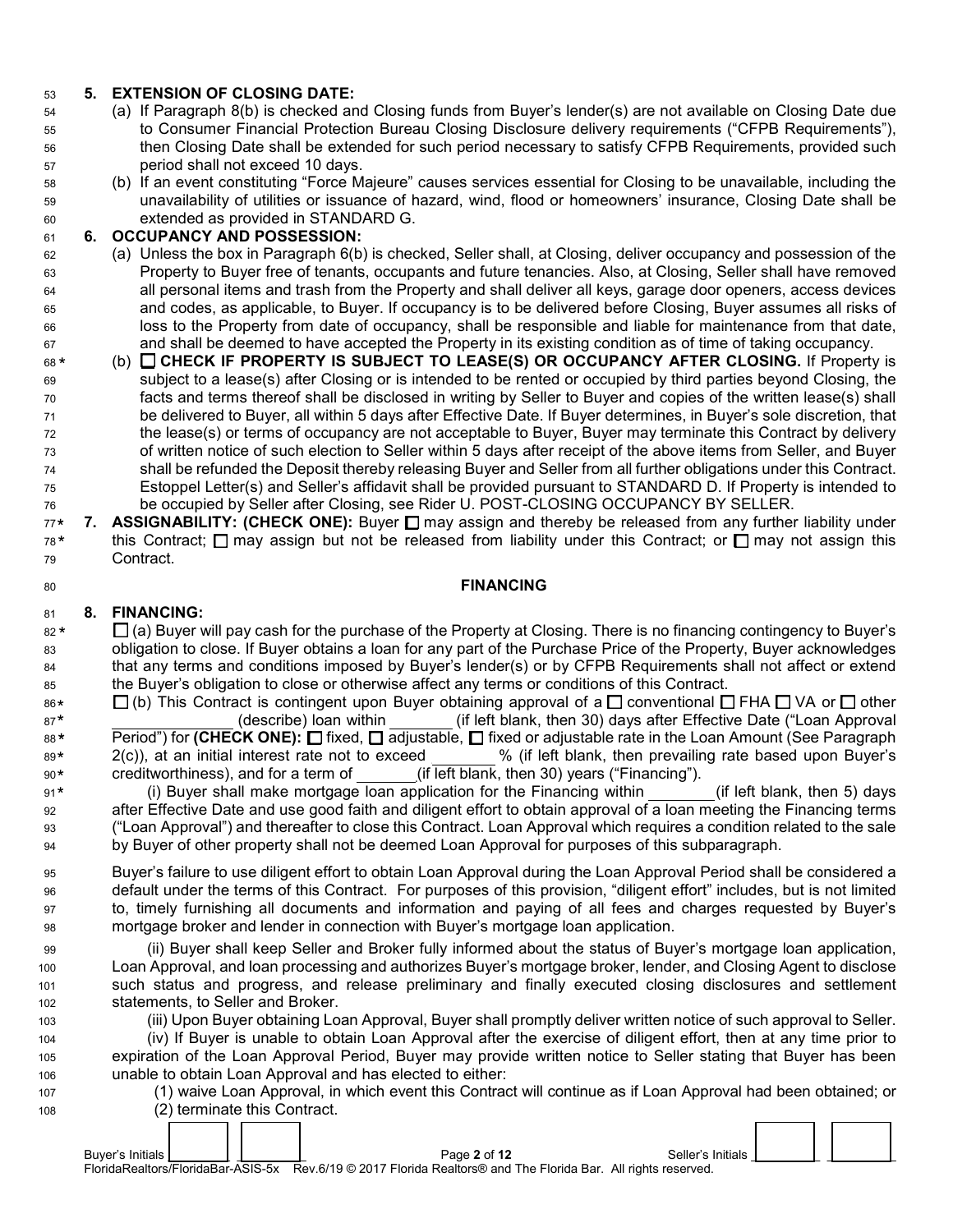| 110    |    | expiration of the Loan Approval Period, then Loan Approval shall be deemed waived, in which event this Contract            |
|--------|----|----------------------------------------------------------------------------------------------------------------------------|
| 111    |    | will continue as if Loan Approval had been obtained, provided however, Seller may elect to terminate this Contract         |
| 112    |    | by delivering written notice to Buyer within 3 days after expiration of the Loan Approval Period.                          |
| 113    |    | (vi) If this Contract is timely terminated as provided by Paragraph 8(b)(iv)(2) or (v), above, and Buyer is not in         |
| 114    |    | default under the terms of this Contract, Buyer shall be refunded the Deposit thereby releasing Buyer and Seller           |
| 115    |    | from all further obligations under this Contract.                                                                          |
| 116    |    | (vii) If Loan Approval has been obtained, or deemed to have been obtained, as provided above, and Buyer                    |
| 117    |    | fails to close this Contract, then the Deposit shall be paid to Seller unless failure to close is due to: (1) Seller's     |
| 118    |    | default or inability to satisfy other contingencies of this Contract; (2) Property related conditions of the Loan Approval |
| 119    |    | have not been met (except when such conditions are waived by other provisions of this Contract); or (3) appraisal          |
| 120    |    | of the Property obtained by Buyer's lender is insufficient to meet terms of the Loan Approval, in which event(s) the       |
| 121    |    | Buyer shall be refunded the Deposit, thereby releasing Buyer and Seller from all further obligations under this            |
| 122    |    | Contract.                                                                                                                  |
| $123*$ |    | $\Box$ (c) Assumption of existing mortgage (see rider for terms).                                                          |
| 124*   |    | $\Box$ (d) Purchase money note and mortgage to Seller (see riders; addenda; or special clauses for terms).                 |
| 125    |    | <b>CLOSING COSTS, FEES AND CHARGES</b>                                                                                     |
| 126    | 9. | CLOSING COSTS; TITLE INSURANCE; SURVEY; HOME WARRANTY; SPECIAL ASSESSMENTS:                                                |
| 127    |    | (a) COSTS TO BE PAID BY SELLER:                                                                                            |
| 128    |    | • Documentary stamp taxes and surtax on deed, if any<br>• HOA/Condominium Association estoppel fees                        |
| 129    |    | • Owner's Policy and Charges (if Paragraph 9(c)(i) is checked)<br>• Recording and other fees needed to cure title          |
| 130    |    | • Title search charges (if Paragraph 9(c)(iii) is checked)<br>• Seller's attorneys' fees                                   |
| $131*$ |    | • Municipal lien search (if Paragraph 9(c)(i) or (iii) is checked)<br>$\cdot$ Other:                                       |
| 132    |    | If, prior to Closing, Seller is unable to meet the AS IS Maintenance Requirement as required by Paragraph 11               |
| 133    |    | a sum equal to 125% of estimated costs to meet the AS IS Maintenance Requirement shall be escrowed at                      |
| 134    |    | Closing. If actual costs to meet the AS IS Maintenance Requirement exceed escrowed amount, Seller shall pay                |
| 135    |    | such actual costs. Any unused portion of escrowed amount(s) shall be returned to Seller.                                   |
| 136    |    | (b) COSTS TO BE PAID BY BUYER:                                                                                             |
| 137    |    | • Taxes and recording fees on notes and mortgages<br>• Loan expenses                                                       |
| 138    |    | • Recording fees for deed and financing statements<br>• Appraisal fees                                                     |
| 139    |    | • Owner's Policy and Charges (if Paragraph 9(c)(ii) is checked)<br>• Buyer's Inspections                                   |
| 140    |    | • Buyer's attorneys' fees<br>• Survey (and elevation certification, if required)                                           |
| 141    |    | • Lender's title policy and endorsements<br>• All property related insurance                                               |
| 142    |    | • HOA/Condominium Association application/transfer fees<br>• Owner's Policy Premium (if Paragraph                          |
| 143    |    | • Municipal lien search (if Paragraph 9(c)(ii) is checked)<br>9 (c)(iii) is checked.)                                      |
| $144*$ |    | • Other:                                                                                                                   |
| $145*$ |    | (c) TITLE EVIDENCE AND INSURANCE: At least<br>(if left blank, then 15, or if Paragraph 8(a) is checked,                    |
| 146    |    | then 5) days prior to Closing Date ("Title Evidence Deadline"), a title insurance commitment issued by a Florida           |
| 147    |    | licensed title insurer, with legible copies of instruments listed as exceptions attached thereto ("Title                   |
| 148    |    | Commitment") and, after Closing, an owner's policy of title insurance (see STANDARD A for terms) shall be                  |
| 149    |    | obtained and delivered to Buyer. If Seller has an owner's policy of title insurance covering the Real Property, a          |
| 150    |    | copy shall be furnished to Buyer and Closing Agent within 5 days after Effective Date. The owner's title policy            |
| 151    |    | premium, title search and closing services (collectively, "Owner's Policy and Charges") shall be paid, as set              |
| 152    |    | forth below. The title insurance premium charges for the owner's policy and any lender's policy will be calculated         |
| 153    |    | and allocated in accordance with Florida law, but may be reported differently on certain federally mandated                |
| 154    |    | closing disclosures and other closing documents. For purposes of this Contract "municipal lien search" means a             |
| 155    |    | search of records necessary for the owner's policy of title insurance to be issued without exception for unrecorded        |
| 156    |    | liens imposed pursuant to Chapters 159 or 170, F.S., in favor of any governmental body, authority or agency.               |
| 157    |    | (CHECK ONE):                                                                                                               |
| $158*$ |    | □ (i) Seller shall designate Closing Agent and pay for Owner's Policy and Charges, and Buyer shall pay the                 |
| 159    |    | premium for Buyer's lender's policy and charges for closing services related to the lender's policy,                       |
| 160    |    | endorsements and loan closing, which amounts shall be paid by Buyer to Closing Agent or such other                         |
| 161    |    | provider(s) as Buyer may select; or                                                                                        |
| $162*$ |    | □ (ii) Buyer shall designate Closing Agent and pay for Owner's Policy and Charges and charges for closing                  |
| 163    |    | services related to Buyer's lender's policy, endorsements and loan closing; or                                             |
|        |    |                                                                                                                            |
|        |    |                                                                                                                            |

109 (v) If Buyer fails to timely deliver either notice provided in Paragraph 8(b)(iii) or (iv), above, to Seller prior to

| Buver's Initials i                 | Page 3 of 12                                           | Seller's Initials    |  |  |
|------------------------------------|--------------------------------------------------------|----------------------|--|--|
| FloridaRealtors/FloridaBar-ASIS-5x | Rev.6/19 © 2017 Florida Realtors® and The Florida Bar. | All rights reserved. |  |  |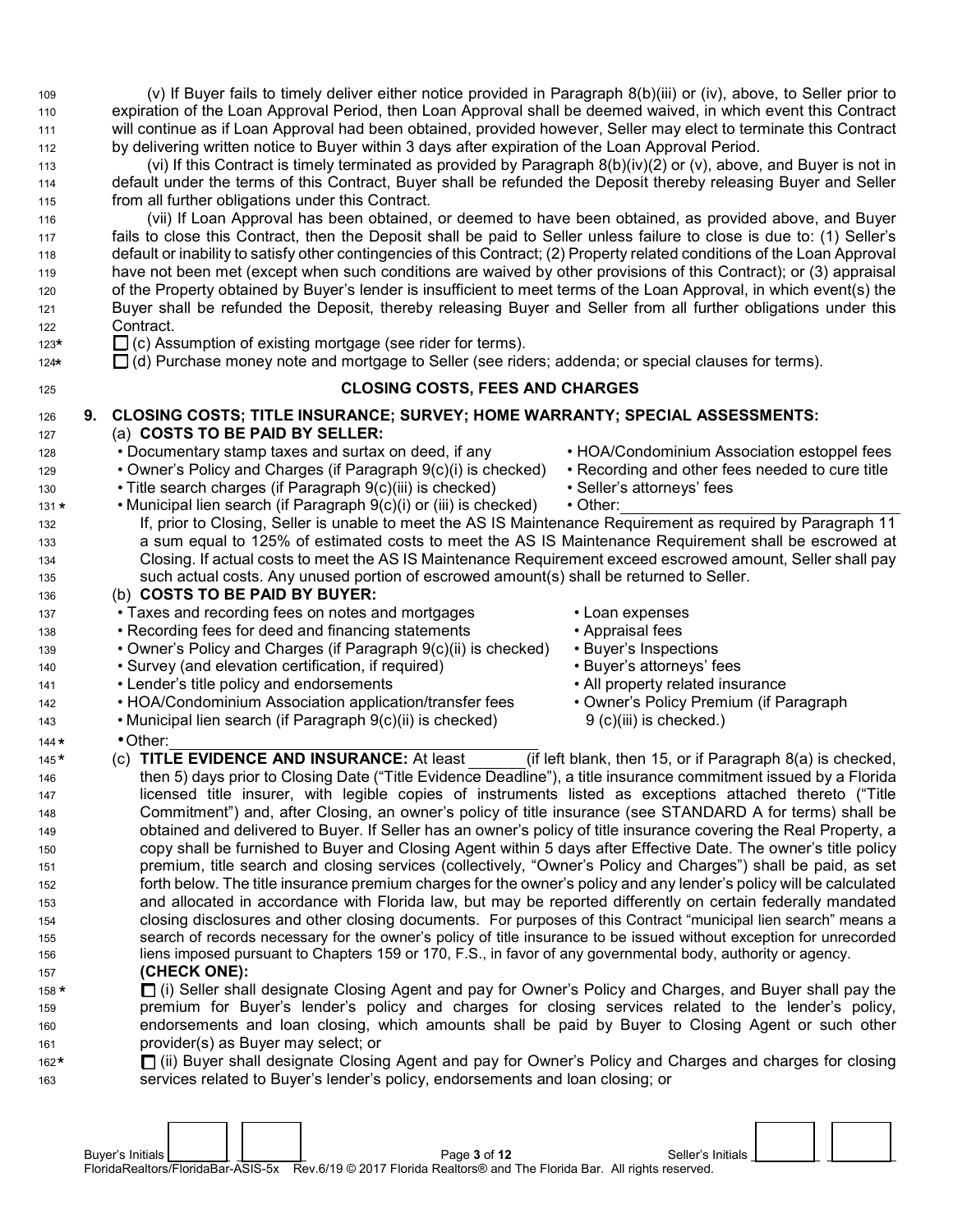- (iii) [**MIAMI-DADE/BROWARD REGIONAL PROVISION**]**:** Seller shall furnish a copy of a prior owner's policy of title insurance or other evidence of title and pay fees for: (A) a continuation or update of such title evidence, which is acceptable to Buyer's title insurance underwriter for reissue of coverage; (B) tax search; and (C) municipal lien search. Buyer shall obtain and pay for post-Closing continuation and premium for Buyer's owner's 168 policy, and if applicable, Buyer's lender's policy. Seller shall not be obligated to pay more than \$
- (if left blank, then \$200.00) for abstract continuation or title search ordered or performed by Closing Agent. (d) **SURVEY:** On or before Title Evidence Deadline, Buyer may, at Buyer's expense, have the Real Property surveyed and certified by a registered Florida surveyor ("Survey"). If Seller has a survey covering the Real Property, a copy shall be furnished to Buyer and Closing Agent within 5 days after Effective Date.
- 173<sup>\*</sup> (e) **HOME WARRANTY:** At Closing, **Buyer B** Seller **B** N/A shall pay for a home warranty plan issued by 174 \* The set of the set of the set of the set of the set of the set of the set of the set of the set of the set of the set of the set of the set of the set of the set of the set of the set of the set of the set of the set warranty plan provides for repair or replacement of many of a home's mechanical systems and major built-in
- appliances in the event of breakdown due to normal wear and tear during the agreement's warranty period. (f) **SPECIAL ASSESSMENTS:** At Closing, Seller shall pay: (i) the full amount of liens imposed by a public body ("public body" does not include a Condominium or Homeowner's Association) that are certified, confirmed and ratified before Closing; and (ii) the amount of the public body's most recent estimate or assessment for an improvement which is substantially complete as of Effective Date, but that has not resulted in a lien being imposed on the Property before Closing. Buyer shall pay all other assessments. If special assessments may be paid in installments **(CHECK ONE):**
- $183*$   $\Box$  (a) Seller shall pay installments due prior to Closing and Buyer shall pay installments due after Closing. Installments prepaid or due for the year of Closing shall be prorated.
- 185\*  $\Box$  (b) Seller shall pay the assessment(s) in full prior to or at the time of Closing.
- 186 IF NEITHER BOX IS CHECKED, THEN OPTION (a) SHALL BE DEEMED SELECTED.
- This Paragraph 9(f) shall not apply to a special benefit tax lien imposed by a community development district (CDD) pursuant to Chapter 190, F.S., which lien shall be prorated pursuant to STANDARD K.

## **DISCLOSURES**

## **10. DISCLOSURES:**

- (a) **RADON GAS:** Radon is a naturally occurring radioactive gas that, when it is accumulated in a building in sufficient quantities, may present health risks to persons who are exposed to it over time. Levels of radon that exceed federal and state guidelines have been found in buildings in Florida. Additional information regarding radon and radon testing may be obtained from your county health department.
- (b) **PERMITS DISCLOSURE:** Except as may have been disclosed by Seller to Buyer in a written disclosure, Seller does not know of any improvements made to the Property which were made without required permits or made pursuant to permits which have not been properly closed. If Seller identifies permits which have not been properly closed or improvements which were not permitted, then Seller shall promptly deliver to Buyer all plans, written documentation or other information in Seller's possession, knowledge, or control relating to improvements to the Property which are the subject of such open permits or unpermitted improvements.
- (c) **MOLD:** Mold is naturally occurring and may cause health risks or damage to property. If Buyer is concerned or desires additional information regarding mold, Buyer should contact an appropriate professional.
- (d) **FLOOD ZONE; ELEVATION CERTIFICATION:** Buyer is advised to verify by elevation certificate which flood zone the Property is in, whether flood insurance is required by Buyer's lender, and what restrictions apply to improving the Property and rebuilding in the event of casualty. If Property is in a "Special Flood Hazard Area" or "Coastal Barrier Resources Act" designated area or otherwise protected area identified by the U.S. Fish and Wildlife Service under the Coastal Barrier Resources Act and the lowest floor elevation for the building(s) and/or flood insurance rating purposes is below minimum flood elevation or is ineligible for flood insurance coverage through the National Flood Insurance Program or private flood insurance as defined in 42 U.S.C. §4012a, Buyer 210 \* This may terminate this Contract by delivering written notice to Seller within (if left blank, then 20) days after Effective Date, and Buyer shall be refunded the Deposit thereby releasing Buyer and Seller from all further obligations under this Contract, failing which Buyer accepts existing elevation of buildings and flood zone designation of Property. The National Flood Insurance Program may assess additional fees or adjust premiums for pre-Flood Insurance Rate Map (pre-FIRM) non-primary structures (residential structures in which the insured or spouse does not reside for at least 50% of the year) and an elevation certificate may be required for actuarial rating.
- (e) **ENERGY BROCHURE:** Buyer acknowledges receipt of Florida Energy-Efficiency Rating Information Brochure required by Section 553.996, F.S.

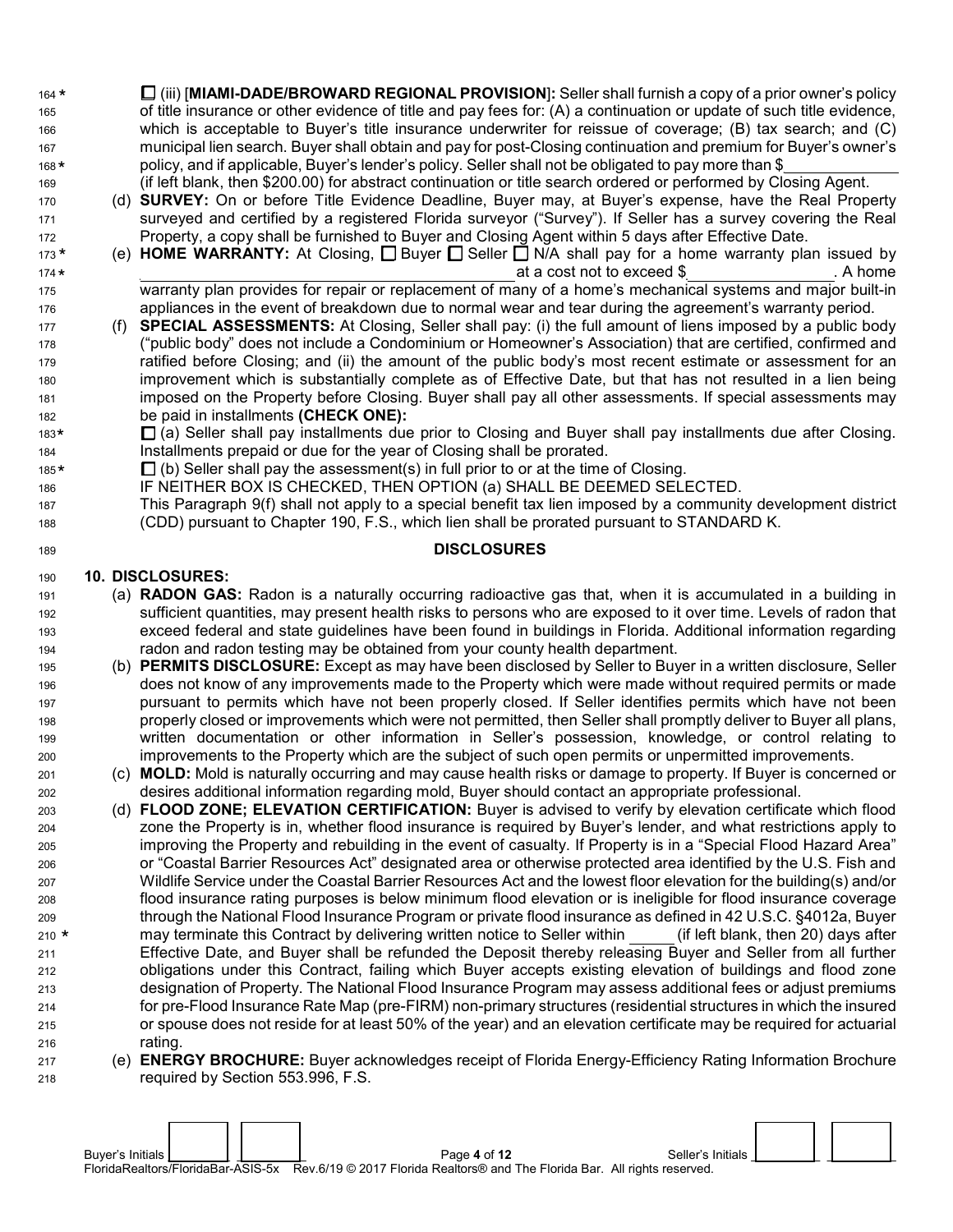- (f) **LEAD-BASED PAINT:** If Property includes pre-1978 residential housing, a lead-based paint disclosure is mandatory.
- (g) **HOMEOWNERS' ASSOCIATION/COMMUNITY DISCLOSURE: BUYER SHOULD NOT EXECUTE THIS CONTRACT UNTIL BUYER HAS RECEIVED AND READ THE HOMEOWNERS' ASSOCIATION/COMMUNITY DISCLOSURE, IF APPLICABLE.**
- (h) **PROPERTY TAX DISCLOSURE SUMMARY:** BUYER SHOULD NOT RELY ON THE SELLER'S CURRENT PROPERTY TAXES AS THE AMOUNT OF PROPERTY TAXES THAT THE BUYER MAY BE OBLIGATED TO PAY IN THE YEAR SUBSEQUENT TO PURCHASE. A CHANGE OF OWNERSHIP OR PROPERTY **IMPROVEMENTS TRIGGERS REASSESSMENTS OF THE PROPERTY THAT COULD RESULT IN HIGHER**  PROPERTY TAXES. IF YOU HAVE ANY QUESTIONS CONCERNING VALUATION, CONTACT THE COUNTY PROPERTY APPRAISER'S OFFICE FOR INFORMATION.
- (i) **FOREIGN INVESTMENT IN REAL PROPERTY TAX ACT ("FIRPTA"):** Seller shall inform Buyer in writing if Seller is a "foreign person" as defined by the Foreign Investment in Real Property Tax Act ("FIRPTA"). Buyer and Seller shall comply with FIRPTA, which may require Seller to provide additional cash at Closing. If Seller is not a "foreign person", Seller can provide Buyer, at or prior to Closing, a certification of non-foreign status, under penalties of perjury, to inform Buyer and Closing Agent that no withholding is required. See STANDARD V for further information pertaining to FIRPTA. Buyer and Seller are advised to seek legal counsel and tax advice regarding their respective rights, obligations, reporting and withholding requirements pursuant to FIRPTA.
- (j) **SELLER DISCLOSURE:** Seller knows of no facts materially affecting the value of the Real Property which are not readily observable and which have not been disclosed to Buyer. Except as provided for in the preceding sentence, Seller extends and intends no warranty and makes no representation of any type, either express or implied, as to the physical condition or history of the Property. Except as otherwise disclosed in writing Seller has received no written or verbal notice from any governmental entity or agency as to a currently uncorrected building, environmental or safety code violation.

# **PROPERTY MAINTENANCE, CONDITION, INSPECTIONS AND EXAMINATIONS**

 **11. PROPERTY MAINTENANCE:** Except for ordinary wear and tear and Casualty Loss, Seller shall maintain the Property, including, but not limited to, lawn, shrubbery, and pool, in the condition existing as of Effective Date ("AS IS Maintenance Requirement").

# **12. PROPERTY INSPECTION; RIGHT TO CANCEL:**

- 249<sup>\*</sup> (a) *PROPERTY INSPECTIONS AND RIGHT TO CANCEL: Buyer shall have (if left blank, then 15) days after Effective Date ("Inspection Period") within which to have such inspections of the Property performed* **as** *Buyer shall desire during the Inspection Period. If Buyer determines, in Buyer's sole discretion, that the Property is not acceptable to Buyer, Buyer may terminate this Contract by delivering written notice of such election to Seller prior to expiration of Inspection Period. If Buyer timely terminates this Contract, the Deposit paid shall be returned to Buyer, thereupon, Buyer and Seller shall be released of all further obligations under this Contract; however, Buyer shall be responsible for prompt payment for such inspections, for repair of damage to, and restoration of, the Property resulting from such inspections, and shall provide Seller with paid receipts for all work done on the Property (the preceding provision shall survive termination of this Contract). Unless Buyer exercises the right to terminate granted herein, Buyer accepts the physical condition of the Property and any violation of governmental, building, environmental, and safety codes, restrictions, or requirements, but subject to Seller's continuing AS IS Maintenance Requirement, and Buyer shall be responsible for any and all repairs and improvements required by Buyer's lender.*
- (b) **WALK-THROUGH INSPECTION/RE-INSPECTION:** On the day prior to Closing Date, or on Closing Date prior to time of Closing, as specified by Buyer, Buyer or Buyer's representative may perform a walk-through (and follow-up walk-through, if necessary) inspection of the Property solely to confirm that all items of Personal Property are on the Property and to verify that Seller has maintained the Property as required by the AS IS Maintenance Requirement and has met all other contractual obligations.
- (c) **SELLER ASSISTANCE AND COOPERATION IN CLOSE-OUT OF BUILDING PERMITS:** If Buyer's inspection of the Property identifies open or needed building permits, then Seller shall promptly deliver to Buyer all plans, written documentation or other information in Seller's possession, knowledge, or control relating to improvements to the Property which are the subject of such open or needed Permits, and shall promptly cooperate in good faith with Buyer's efforts to obtain estimates of repairs or other work necessary to resolve such Permit issues. Seller's obligation to cooperate shall include Seller's execution of necessary authorizations,

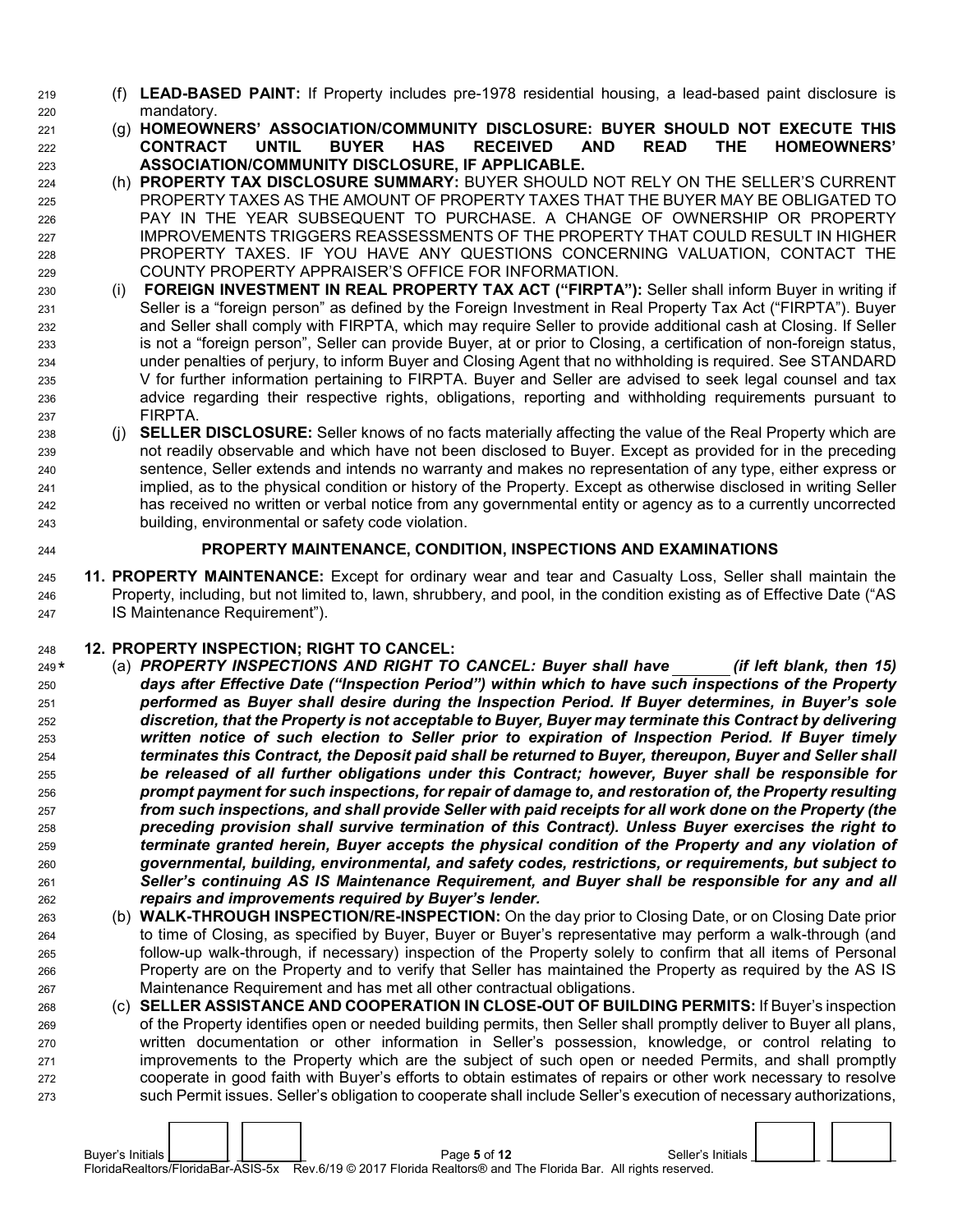- consents, or other documents necessary for Buyer to conduct inspections and have estimates of such repairs or work prepared, but in fulfilling such obligation, Seller shall not be required to expend, or become obligated to expend, any money.
- (d) **ASSIGNMENT OF REPAIR AND TREATMENT CONTRACTS AND WARRANTIES:** At Buyer's option and cost, Seller will, at Closing, assign all assignable repair, treatment and maintenance contracts and warranties to Buyer.
- 

## **ESCROW AGENT AND BROKER**

- **13. ESCROW AGENT:** Any Closing Agent or Escrow Agent (collectively "Agent") receiving the Deposit, other funds and other items is authorized, and agrees by acceptance of them, to deposit them promptly, hold same in escrow within the State of Florida and, subject to **COLLECTION**, disburse them in accordance with terms and conditions of this Contract. Failure of funds to become **COLLECTED** shall not excuse Buyer's performance. When conflicting demands for the Deposit are received, or Agent has a good faith doubt as to entitlement to the Deposit, Agent may take such actions permitted by this Paragraph 13, as Agent deems advisable. If in doubt as to Agent's duties or liabilities under this Contract, Agent may, at Agent's option, continue to hold the subject matter of the escrow until the parties agree to its disbursement or until a final judgment of a court of competent jurisdiction shall determine the rights of the parties, or Agent may deposit same with the clerk of the circuit court having jurisdiction of the dispute. An attorney who represents a party and also acts as Agent may represent such party in such action. Upon notifying all parties concerned of such action, all liability on the part of Agent shall fully terminate, except to the extent of accounting for any items previously delivered out of escrow. If a licensed real estate broker, Agent will comply with provisions of Chapter 475, F.S., as amended and FREC rules to timely resolve escrow disputes through mediation, arbitration, interpleader or an escrow disbursement order.
- In any proceeding between Buyer and Seller wherein Agent is made a party because of acting as Agent hereunder, or in any proceeding where Agent interpleads the subject matter of the escrow, Agent shall recover reasonable attorney's fees and costs incurred, to be paid pursuant to court order out of the escrowed funds or equivalent. Agent shall not be liable to any party or person for mis-delivery of any escrowed items, unless such mis-delivery is due to Agent's willful breach of this Contract or Agent's gross negligence. This Paragraph 13 shall survive Closing or termination of this Contract.
- **14. PROFESSIONAL ADVICE; BROKER LIABILITY:** Broker advises Buyer and Seller to verify Property condition, square footage, and all other facts and representations made pursuant to this Contract and to consult appropriate professionals for legal, tax, environmental, and other specialized advice concerning matters affecting the Property and the transaction contemplated by this Contract. Broker represents to Buyer that Broker does not reside on the Property and that all representations (oral, written or otherwise) by Broker are based on Seller representations or public records. **BUYER AGREES TO RELY SOLELY ON SELLER, PROFESSIONAL INSPECTORS AND GOVERNMENTAL AGENCIES FOR VERIFICATION OF PROPERTY CONDITION, SQUARE FOOTAGE AND FACTS THAT MATERIALLY AFFECT PROPERTY VALUE AND NOT ON THE REPRESENTATIONS (ORAL, WRITTEN OR OTHERWISE) OF BROKER.** Buyer and Seller (individually, the "Indemnifying Party") each individually indemnifies, holds harmless, and releases Broker and Broker's officers, directors, agents and employees from all liability for loss or damage, including all costs and expenses, and reasonable attorney's fees at all levels, suffered or incurred by Broker and Broker's officers, directors, agents and employees in connection with or arising from claims, demands or causes of action instituted by Buyer or Seller based on: (i) inaccuracy of information provided by the Indemnifying Party or from public records; (ii) Indemnifying Party's misstatement(s) or failure to perform contractual obligations; (iii) Broker's performance, at Indemnifying Party's request, of any task beyond the scope of services regulated by Chapter 475, F.S., as amended, including Broker's referral, recommendation or retention of any vendor for, or on behalf of, Indemnifying Party; (iv) products or services provided by any such vendor for, or on behalf of, Indemnifying Party; and (v) expenses incurred by any such vendor. Buyer and Seller each assumes full responsibility for selecting and compensating their respective vendors and paying their other costs under this Contract whether or not this transaction closes. This Paragraph 14 will not relieve Broker of statutory obligations under Chapter 475, F.S., as amended. For purposes of this Paragraph 14, Broker will be treated as a party to this Contract. This Paragraph 14 shall survive Closing or termination of this Contract.

## **DEFAULT AND DISPUTE RESOLUTION**

#### **15. DEFAULT:**

 (a) **BUYER DEFAULT:** If Buyer fails, neglects or refuses to perform Buyer's obligations under this Contract, including payment of the Deposit, within the time(s) specified, Seller may elect to recover and retain the Deposit for the account of Seller as agreed upon liquidated damages, consideration for execution of this Contract, and in full settlement of any claims, whereupon Buyer and Seller shall be relieved from all further obligations under

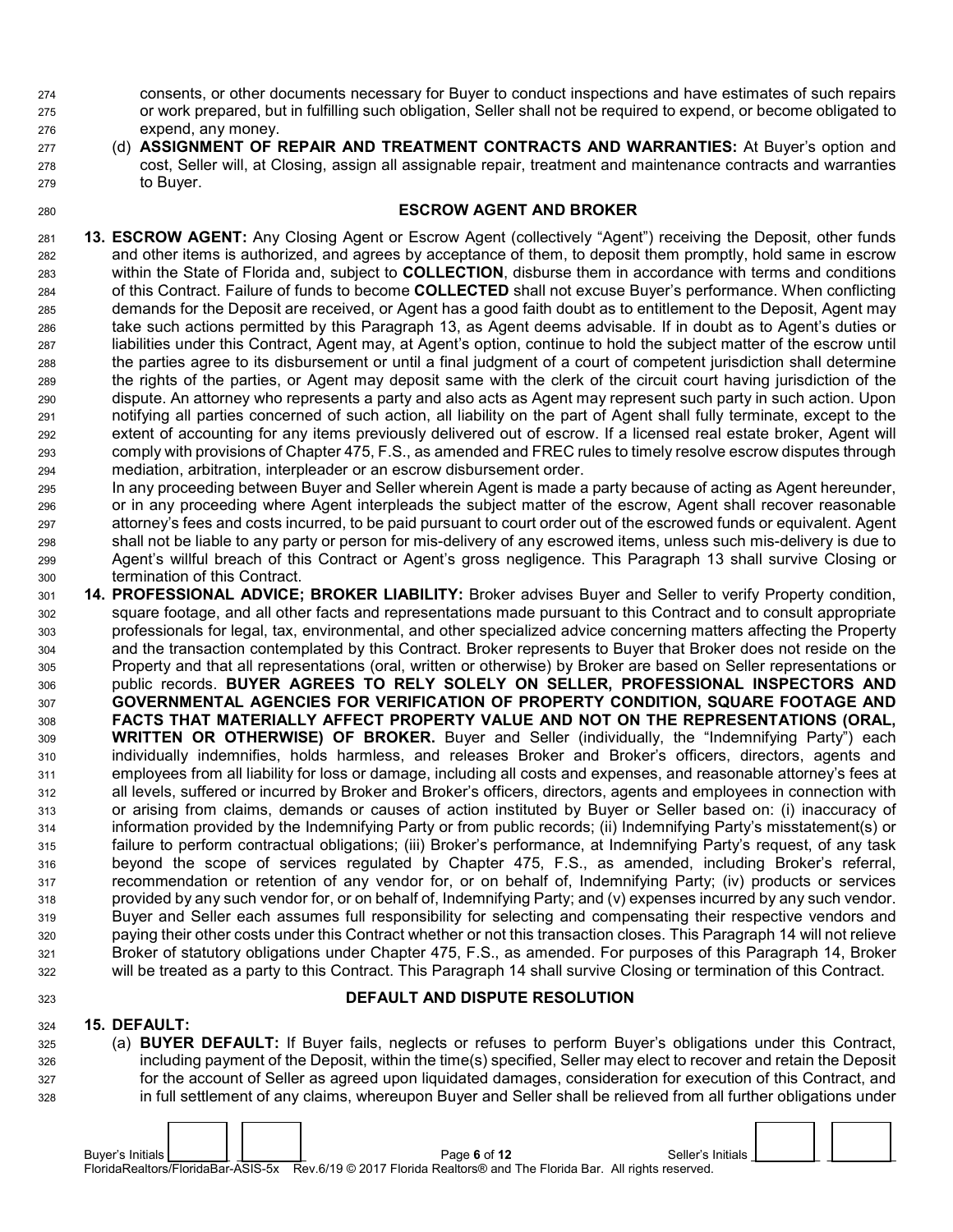this Contract, or Seller, at Seller's option, may, pursuant to Paragraph 16, proceed in equity to enforce Seller's rights under this Contract. The portion of the Deposit, if any, paid to Listing Broker upon default by Buyer, shall be split equally between Listing Broker and Cooperating Broker; provided however, Cooperating Broker's share shall not be greater than the commission amount Listing Broker had agreed to pay to Cooperating Broker.

- (b) **SELLER DEFAULT:** If for any reason other than failure of Seller to make Seller's title marketable after reasonable diligent effort, Seller fails, neglects or refuses to perform Seller's obligations under this Contract, Buyer may elect to receive return of Buyer's Deposit without thereby waiving any action for damages resulting from Seller's breach, and, pursuant to Paragraph 16, may seek to recover such damages or seek specific performance.
- This Paragraph 15 shall survive Closing or termination of this Contract.
- **16. DISPUTE RESOLUTION:** Unresolved controversies, claims and other matters in question between Buyer and Seller arising out of, or relating to, this Contract or its breach, enforcement or interpretation ("Dispute") will be settled as follows:
- (a) Buyer and Seller will have 10 days after the date conflicting demands for the Deposit are made to attempt to resolve such Dispute, failing which, Buyer and Seller shall submit such Dispute to mediation under Paragraph 16(b).
- (b) Buyer and Seller shall attempt to settle Disputes in an amicable manner through mediation pursuant to Florida Rules for Certified and Court-Appointed Mediators and Chapter 44, F.S., as amended (the "Mediation Rules"). The mediator must be certified or must have experience in the real estate industry. Injunctive relief may be sought without first complying with this Paragraph 16(b). Disputes not settled pursuant to this Paragraph 16 may be resolved by instituting action in the appropriate court having jurisdiction of the matter. This Paragraph 16 shall survive Closing or termination of this Contract.
- **17. ATTORNEY'S FEES; COSTS:** The parties will split equally any mediation fee incurred in any mediation permitted by this Contract, and each party will pay their own costs, expenses and fees, including attorney's fees, incurred in conducting the mediation. In any litigation permitted by this Contract, the prevailing party shall be entitled to recover from the non-prevailing party costs and fees, including reasonable attorney's fees, incurred in conducting the litigation. This Paragraph 17 shall survive Closing or termination of this Contract.

# **STANDARDS FOR REAL ESTATE TRANSACTIONS ("STANDARDS")**

## **18. STANDARDS:**

#### **A. TITLE:**

 (i) **TITLE EVIDENCE; RESTRICTIONS; EASEMENTS; LIMITATIONS:** Within the time period provided in Paragraph 9(c), the Title Commitment, with legible copies of instruments listed as exceptions attached thereto, shall be issued and delivered to Buyer. The Title Commitment shall set forth those matters to be discharged by Seller at or before Closing and shall provide that, upon recording of the deed to Buyer, an owner's policy of title insurance in the amount of the Purchase Price, shall be issued to Buyer insuring Buyer's marketable title to the Real Property, subject only to the following matters: (a) comprehensive land use plans, zoning, and other land use restrictions, prohibitions and requirements imposed by governmental authority; (b) restrictions and matters appearing on the Plat or otherwise common to the subdivision; (c) outstanding oil, gas and mineral rights of record without right of entry; (d) unplatted public utility easements of record (located contiguous to real property lines and not more than 10 feet in width as to rear or front lines and 7 1/2 feet in width as to side lines); (e) taxes for year of Closing and subsequent years; and (f) assumed mortgages and purchase money mortgages, if any (if additional items, attach addendum); provided, that, none prevent use of Property for **RESIDENTIAL PURPOSES**. If there exists at Closing any violation of items identified in (b) – (f) above, then the same shall be deemed a title defect. Marketable title shall be determined according to applicable Title Standards adopted by authority of The Florida Bar and in accordance with law.

 (ii) **TITLE EXAMINATION:** Buyer shall have 5 days after receipt of Title Commitment to examine it and notify Seller in writing specifying defect(s), if any, that render title unmarketable. If Seller provides Title Commitment and it is delivered to Buyer less than 5 days prior to Closing Date, Buyer may extend Closing for up to 5 days after date of receipt to examine same in accordance with this STANDARD A. Seller shall have 30 days ("Cure Period") after receipt of Buyer's notice to take reasonable diligent efforts to remove defects. If Buyer fails to so notify Seller, Buyer shall be deemed to have accepted title as it then is. If Seller cures defects within Cure Period, Seller will deliver written notice to Buyer (with proof of cure acceptable to Buyer and Buyer's attorney) and the parties will close this Contract on Closing Date (or if Closing Date has passed, within 10 days after Buyer's receipt of Seller's notice). If Seller is unable to cure defects within Cure Period, then Buyer may, within 5 days after expiration of Cure Period,

| Buver's Initials                   | Page 7 of 12                                           | Seller's Initials      |  |  |
|------------------------------------|--------------------------------------------------------|------------------------|--|--|
| FloridaRealtors/FloridaBar-ASIS-5x | Rev.6/19 © 2017 Florida Realtors® and The Florida Bar. | . All rights reserved. |  |  |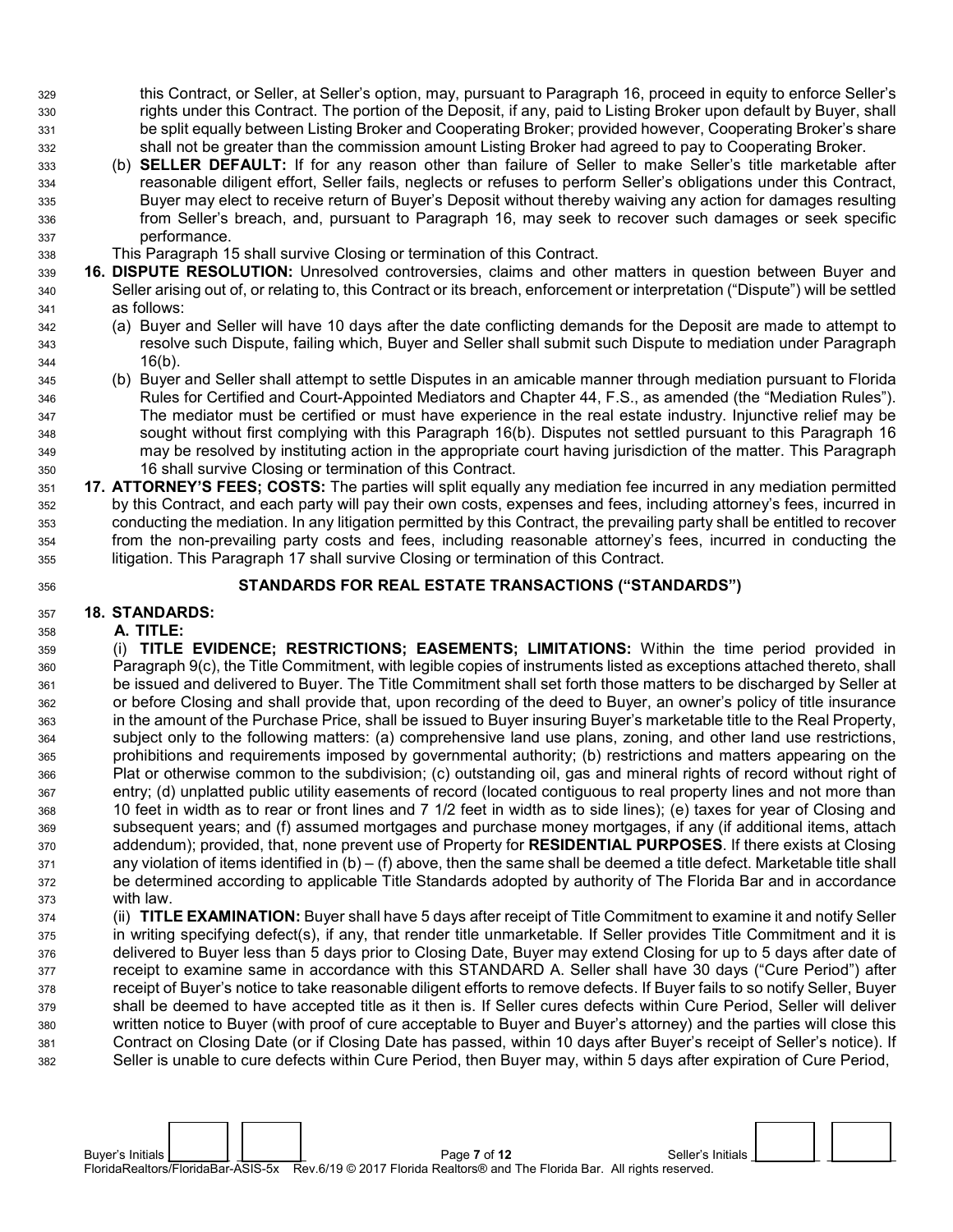deliver written notice to Seller: (a) extending Cure Period for a specified period not to exceed 120 days within which Seller shall continue to use reasonable diligent effort to remove or cure the defects ("Extended Cure Period"); or (b) electing to accept title with existing defects and close this Contract on Closing Date (or if Closing Date has passed, within the earlier of 10 days after end of Extended Cure Period or Buyer's receipt of Seller's notice), or (c) electing to terminate this Contract and receive a refund of the Deposit, thereby releasing Buyer and Seller from all further obligations under this Contract. If after reasonable diligent effort, Seller is unable to timely cure defects, and Buyer does not waive the defects, this Contract shall terminate, and Buyer shall receive a refund of the Deposit, thereby releasing Buyer and Seller from all further obligations under this Contract.

 **B. SURVEY:** If Survey discloses encroachments on the Real Property or that improvements located thereon encroach on setback lines, easements, or lands of others, or violate any restrictions, covenants, or applicable governmental regulations described in STANDARD A (i)(a), (b) or (d) above, Buyer shall deliver written notice of such matters, together with a copy of Survey, to Seller within 5 days after Buyer's receipt of Survey, but no later than Closing. If Buyer timely delivers such notice and Survey to Seller, such matters identified in the notice and Survey shall constitute a title defect, subject to cure obligations of STANDARD A above. If Seller has delivered a prior survey, Seller shall, at Buyer's request, execute an affidavit of "no change" to the Real Property since the preparation of such prior survey, to the extent the affirmations therein are true and correct.

 **C. INGRESS AND EGRESS:** Seller represents that there is ingress and egress to the Real Property and title to the Real Property is insurable in accordance with STANDARD A without exception for lack of legal right of access. **D. LEASE INFORMATION:** Seller shall, at least 10 days prior to Closing, furnish to Buyer estoppel letters from tenant(s)/occupant(s) specifying nature and duration of occupancy, rental rates, advanced rent and security deposits paid by tenant(s) or occupant(s)("Estoppel Letter(s)"). If Seller is unable to obtain such Estoppel Letter(s) the same information shall be furnished by Seller to Buyer within that time period in the form of a Seller's affidavit and Buyer may thereafter contact tenant(s) or occupant(s) to confirm such information. If Estoppel Letter(s) or Seller's affidavit, if any, differ materially from Seller's representations and lease(s) provided pursuant to Paragraph 6, or if tenant(s)/occupant(s) fail or refuse to confirm Seller's affidavit, Buyer may deliver written notice to Seller within 5 days after receipt of such information, but no later than 5 days prior to Closing Date, terminating this Contract and receive a refund of the Deposit, thereby releasing Buyer and Seller from all further obligations under this Contract. Seller shall, at Closing, deliver and assign all leases to Buyer who shall assume Seller's obligations thereunder.

 **E. LIENS:** Seller shall furnish to Buyer at Closing an affidavit attesting (i) to the absence of any financing statement, claims of lien or potential lienors known to Seller and (ii) that there have been no improvements or repairs to the Real Property for 90 days immediately preceding Closing Date. If the Real Property has been improved or repaired within that time, Seller shall deliver releases or waivers of construction liens executed by all general contractors, subcontractors, suppliers and materialmen in addition to Seller's lien affidavit setting forth names of all such general contractors, subcontractors, suppliers and materialmen, further affirming that all charges for improvements or repairs which could serve as a basis for a construction lien or a claim for damages have been paid or will be paid at Closing.

 **F. TIME:** Calendar days shall be used in computing time periods. **Time is of the essence in this Contract.** Other than time for acceptance and Effective Date as set forth in Paragraph 3, any time periods provided for or dates specified in this Contract, whether preprinted, handwritten, typewritten or inserted herein, which shall end or occur on a Saturday, Sunday, or a national legal holiday (see 5 U.S.C. 6103) shall extend to 5:00 p.m. (where the Property is located) of the next business day.

 **G. FORCE MAJEURE:** Buyer or Seller shall not be required to perform any obligation under this Contract or be liable to each other for damages so long as performance or non-performance of the obligation, or the availability of services, insurance or required approvals essential to Closing, is disrupted, delayed, caused or prevented by Force Majeure. "Force Majeure" means: hurricanes, floods, extreme weather, earthquakes, fire, or other acts of God, unusual transportation delays, or wars, insurrections, or acts of terrorism, which, by exercise of reasonable diligent effort, the non-performing party is unable in whole or in part to prevent or overcome. All time periods, including Closing Date, will be extended a reasonable time up to 7 days after the Force Majeure no longer prevents performance under this Contract, provided, however, if such Force Majeure continues to prevent performance under this Contract more than 30 days beyond Closing Date, then either party may terminate this Contract by delivering written notice to the other and the Deposit shall be refunded to Buyer, thereby releasing Buyer and Seller from all further obligations under this Contract.

 **H. CONVEYANCE:** Seller shall convey marketable title to the Real Property by statutory warranty, trustee's, personal representative's, or guardian's deed, as appropriate to the status of Seller, subject only to matters described in STANDARD A and those accepted by Buyer. Personal Property shall, at request of Buyer, be

n r

| Buver's Initials                   | Page 8 of 12                                          | Seller's Initials   |  |  |
|------------------------------------|-------------------------------------------------------|---------------------|--|--|
| FloridaRealtors/FloridaBar-ASIS-5x | Rev 6/19 © 2017 Florida Realtors® and The Florida Bar | All rights reserved |  |  |

− −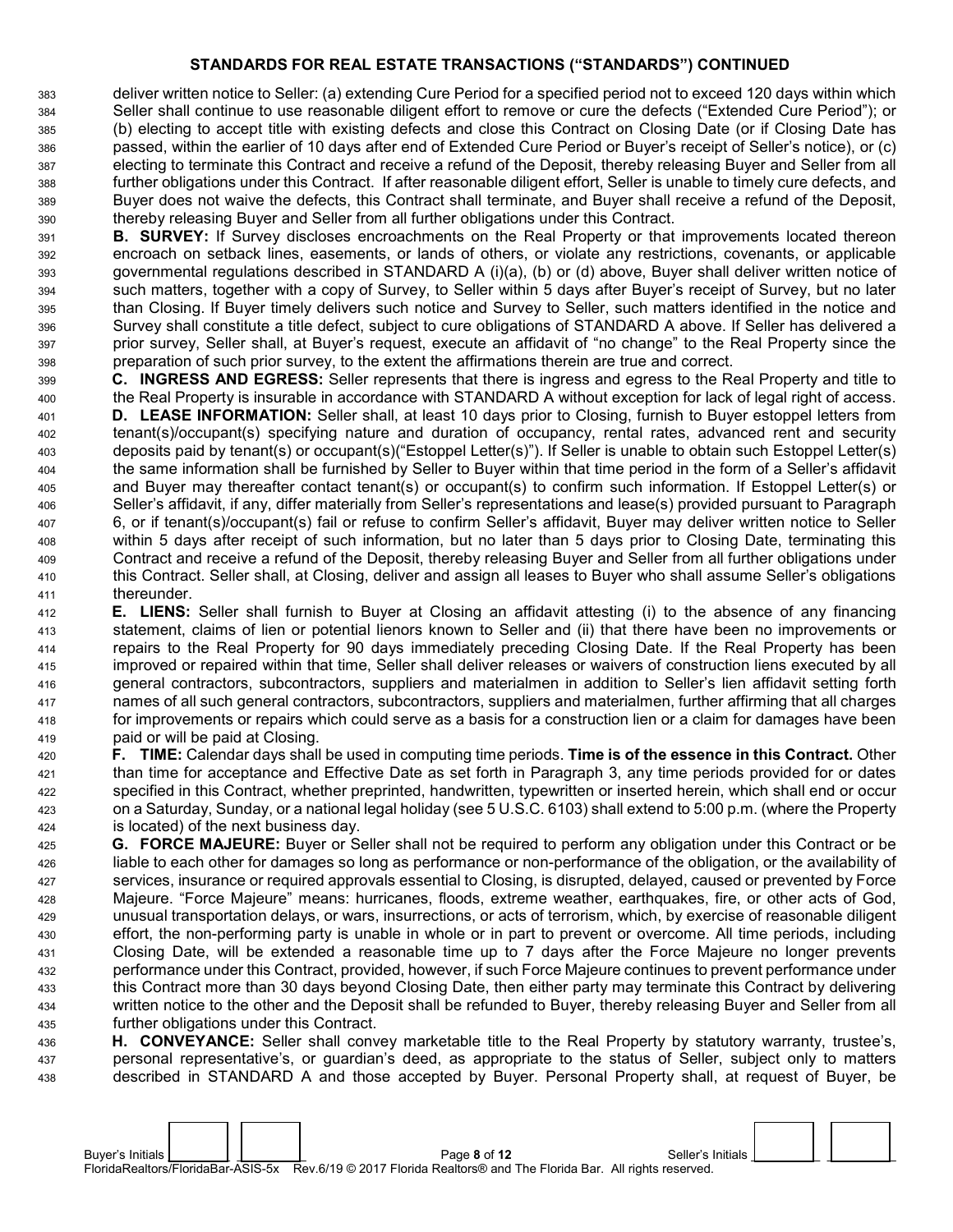transferred by absolute bill of sale with warranty of title, subject only to such matters as may be provided for in this Contract.

# **I. CLOSING LOCATION; DOCUMENTS; AND PROCEDURE:**

 (i) **LOCATION:** Closing will be conducted by the attorney or other closing agent ("Closing Agent") designated by the party paying for the owner's policy of title insurance and will take place in the county where the Real Property is located at the office of the Closing Agent, or at such other location agreed to by the parties. If there is no title insurance, Seller will designate Closing Agent. Closing may be conducted by mail, overnight courier, or electronic means.

- (ii) **CLOSING DOCUMENTS:** Seller shall at or prior to Closing, execute and deliver, as applicable, deed, bill of sale, certificate(s) of title or other documents necessary to transfer title to the Property, construction lien affidavit(s), owner's possession and no lien affidavit(s), and assignment(s) of leases. Seller shall provide Buyer with paid receipts for all work done on the Property pursuant to this Contract. Buyer shall furnish and pay for, as applicable, the survey, flood elevation certification, and documents required by Buyer's lender.
- (iii) **FinCEN GTO NOTICE**. **If Closing Agent is required to comply with the U.S. Treasury Department's Financial Crimes Enforcement Network ("FinCEN") Geographic Targeting Orders ("GTOs"), then Buyer shall provide Closing Agent with the information related to Buyer and the transaction contemplated by this Contract that is required to complete IRS Form 8300, and Buyer consents to Closing Agent's collection and report of said information to IRS.**
- (iv) **PROCEDURE:** The deed shall be recorded upon **COLLECTION** of all closing funds. If the Title Commitment provides insurance against adverse matters pursuant to Section 627.7841, F.S., as amended, the escrow closing procedure required by STANDARD J shall be waived, and Closing Agent shall, **subject to COLLECTION of all closing funds**, disburse at Closing the brokerage fees to Broker and the net sale proceeds to Seller.
- **J. ESCROW CLOSING PROCEDURE:** If Title Commitment issued pursuant to Paragraph 9(c) does not provide for insurance against adverse matters as permitted under Section 627.7841, F.S., as amended, the following escrow and closing procedures shall apply: (1) all Closing proceeds shall be held in escrow by the Closing Agent for a period of not more than 10 days after Closing; (2) if Seller's title is rendered unmarketable, through no fault of Buyer, Buyer shall, within the 10 day period, notify Seller in writing of the defect and Seller shall have 30 days from date of receipt of such notification to cure the defect; (3) if Seller fails to timely cure the defect, the Deposit and all Closing funds paid by Buyer shall, within 5 days after written demand by Buyer, be refunded to Buyer and, simultaneously with such repayment, Buyer shall return the Personal Property, vacate the Real Property and re- convey the Property to Seller by special warranty deed and bill of sale; and (4) if Buyer fails to make timely demand for refund of the Deposit, Buyer shall take title as is, waiving all rights against Seller as to any intervening defect except as may be available to Buyer by virtue of warranties contained in the deed or bill of sale.
- **K. PRORATIONS; CREDITS:** The following recurring items will be made current (if applicable) and prorated as of the day prior to Closing Date, or date of occupancy if occupancy occurs before Closing Date: real estate taxes (including special benefit tax assessments imposed by a CDD), interest, bonds, association fees, insurance, rents and other expenses of Property. Buyer shall have option of taking over existing policies of insurance, if assumable, in which event premiums shall be prorated. Cash at Closing shall be increased or decreased as may be required by prorations to be made through day prior to Closing. Advance rent and security deposits, if any, will be credited to Buyer. Escrow deposits held by Seller's mortgagee will be paid to Seller. Taxes shall be prorated based on current year's tax. If Closing occurs on a date when current year's millage is not fixed but current year's assessment is available, taxes will be prorated based upon such assessment and prior year's millage. If current year's assessment is not available, then taxes will be prorated on prior year's tax. If there are completed improvements <sup>482</sup> on the Real Property by January 1st of year of Closing, which improvements were not in existence on January 1<sup>st</sup> of prior year, then taxes shall be prorated based upon prior year's millage and at an equitable assessment to be agreed upon between the parties, failing which, request shall be made to the County Property Appraiser for an informal assessment taking into account available exemptions. In all cases, due allowance shall be made for the maximum allowable discounts and applicable homestead and other exemptions. A tax proration based on an estimate shall, at either party's request, be readjusted upon receipt of current year's tax bill. This STANDARD K shall survive Closing.
- **L. ACCESS TO PROPERTY TO CONDUCT APPRAISALS, INSPECTIONS, AND WALK-THROUGH:** Seller shall, upon reasonable notice, provide utilities service and access to Property for appraisals and inspections, including a walk-through (or follow-up walk-through if necessary) prior to Closing.

 **M. RISK OF LOSS:** If, after Effective Date, but before Closing, Property is damaged by fire or other casualty ("Casualty Loss") and cost of restoration (which shall include cost of pruning or removing damaged trees) does not exceed 1.5% of Purchase Price, cost of restoration shall be an obligation of Seller and Closing shall proceed pursuant to terms of this Contract. If restoration is not completed as of Closing, a sum equal to 125% of estimated

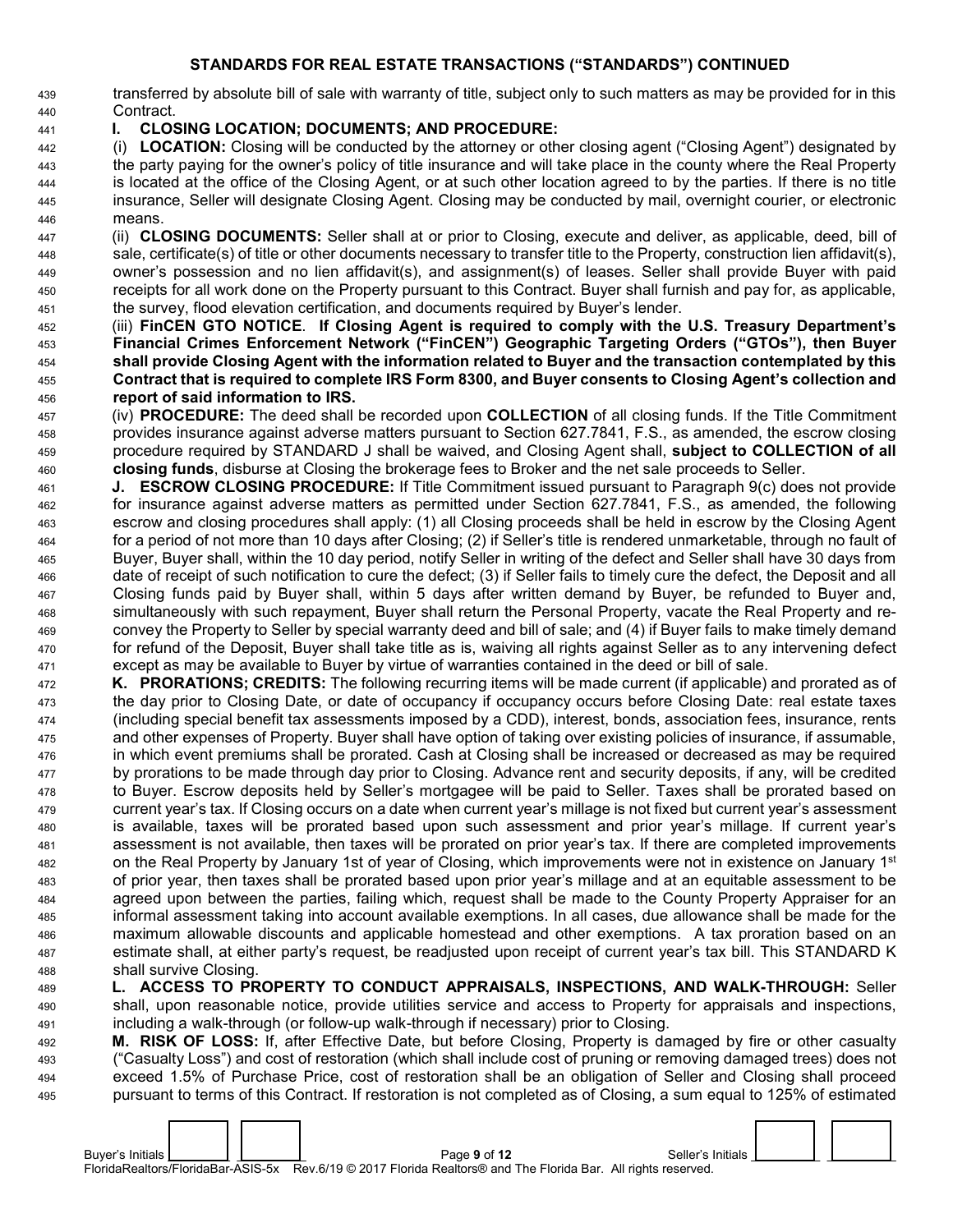cost to complete restoration (not to exceed 1.5% of Purchase Price) will be escrowed at Closing. If actual cost of restoration exceeds escrowed amount, Seller shall pay such actual costs (but, not in excess of 1.5% of Purchase Price). Any unused portion of escrowed amount shall be returned to Seller. If cost of restoration exceeds 1.5% of Purchase Price, Buyer shall elect to either take Property "as is" together with the 1.5%, or receive a refund of the Deposit thereby releasing Buyer and Seller from all further obligations under this Contract. Seller's sole obligation with respect to tree damage by casualty or other natural occurrence shall be cost of pruning or removal.

 **N. 1031 EXCHANGE:** If either Seller or Buyer wish to enter into a like-kind exchange (either simultaneously with Closing or deferred) under Section 1031 of the Internal Revenue Code ("Exchange"), the other party shall cooperate in all reasonable respects to effectuate the Exchange, including execution of documents; provided, however, cooperating party shall incur no liability or expense related to the Exchange, and Closing shall not be contingent upon, nor extended or delayed by, such Exchange.

 **O. CONTRACT NOT RECORDABLE; PERSONS BOUND; NOTICE; DELIVERY; COPIES; CONTRACT EXECUTION:** Neither this Contract nor any notice of it shall be recorded in any public records. This Contract shall be binding on, and inure to the benefit of, the parties and their respective heirs or successors in interest. Whenever the context permits, singular shall include plural and one gender shall include all. Notice and delivery given by or to the attorney or broker (including such broker's real estate licensee) representing any party shall be as effective as if given by or to that party. All notices must be in writing and may be made by mail, personal delivery or electronic (including "pdf") media. A facsimile or electronic (including "pdf") copy of this Contract and any signatures hereon shall be considered for all purposes as an original. This Contract may be executed by use of electronic signatures, as determined by Florida's Electronic Signature Act and other applicable laws.

- **P. INTEGRATION; MODIFICATION:** This Contract contains the full and complete understanding and agreement of Buyer and Seller with respect to the transaction contemplated by this Contract and no prior agreements or representations shall be binding upon Buyer or Seller unless included in this Contract. No modification to or change in this Contract shall be valid or binding upon Buyer or Seller unless in writing and executed by the parties intended to be bound by it.
- **Q. WAIVER:** Failure of Buyer or Seller to insist on compliance with, or strict performance of, any provision of this Contract, or to take advantage of any right under this Contract, shall not constitute a waiver of other provisions or rights.

 **R. RIDERS; ADDENDA; TYPEWRITTEN OR HANDWRITTEN PROVISIONS:** Riders, addenda, and typewritten or handwritten provisions shall control all printed provisions of this Contract in conflict with them.

 **S. COLLECTION or COLLECTED: "COLLECTION" or "COLLECTED" means any checks tendered or received, including Deposits, have become actually and finally collected and deposited in the account of Escrow Agent or Closing Agent. Closing and disbursement of funds and delivery of closing documents may be delayed by Closing Agent until such amounts have been COLLECTED in Closing Agent's accounts. T. RESERVED.**

 **U. APPLICABLE LAW AND VENUE:** This Contract shall be construed in accordance with the laws of the State of Florida and venue for resolution of all disputes, whether by mediation, arbitration or litigation, shall lie in the county where the Real Property is located.

 **V. FIRPTA TAX WITHHOLDING:** If a seller of U.S. real property is a "foreign person" as defined by FIRPTA, Section 1445 of the Internal Revenue Code ("Code") requires the buyer of the real property to withhold up to 15% of the amount realized by the seller on the transfer and remit the withheld amount to the Internal Revenue Service (IRS) unless an exemption to the required withholding applies or the seller has obtained a Withholding Certificate from the IRS authorizing a reduced amount of withholding.

 (i) No withholding is required under Section 1445 of the Code if the Seller is not a "foreign person". Seller can provide proof of non-foreign status to Buyer by delivery of written certification signed under penalties of perjury, stating that Seller is not a foreign person and containing Seller's name, U.S. taxpayer identification number and home address (or office address, in the case of an entity), as provided for in 26 CFR 1.1445-2(b). Otherwise, Buyer shall withhold the applicable percentage of the amount realized by Seller on the transfer and timely remit said funds to the IRS.

 (ii) If Seller is a foreign person and has received a Withholding Certificate from the IRS which provides for reduced or eliminated withholding in this transaction and provides same to Buyer by Closing, then Buyer shall withhold the reduced sum required, if any, and timely remit said funds to the IRS.

 (iii) If prior to Closing Seller has submitted a completed application to the IRS for a Withholding Certificate and has provided to Buyer the notice required by 26 CFR 1.1445-1(c) (2)(i)(B) but no Withholding Certificate has been received as of Closing, Buyer shall, at Closing, withhold the applicable percentage of the amount realized by Seller on the transfer and, at Buyer's option, either (a) timely remit the withheld funds to the IRS or (b) place the funds in escrow, at Seller's expense, with an escrow agent selected by Buyer and pursuant to terms negotiated by the

| Buver's Initials                   | Page 10 of 12                                                               | Seller's Initials |  |  |
|------------------------------------|-----------------------------------------------------------------------------|-------------------|--|--|
| FloridaRealtors/FloridaBar-ASIS-5x | Rev.6/19 © 2017 Florida Realtors® and The Florida Bar. All rights reserved. |                   |  |  |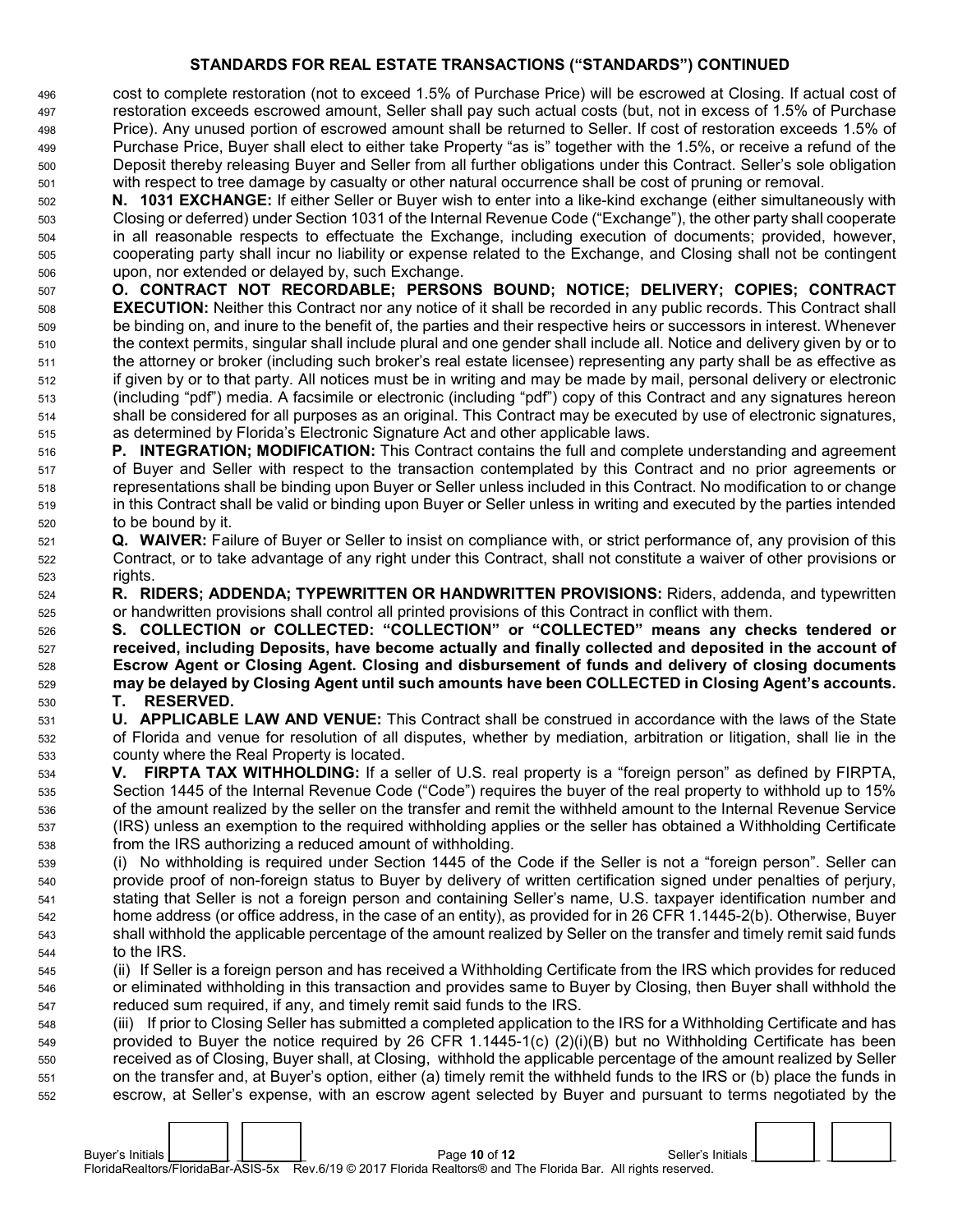| 553 | parties, to be subsequently disbursed in accordance with the Withholding Certificate issued by the IRS or remitted |
|-----|--------------------------------------------------------------------------------------------------------------------|
| 554 | directly to the IRS if the Seller's application is rejected or upon terms set forth in the escrow agreement.       |

 (iv) In the event the net proceeds due Seller are not sufficient to meet the withholding requirement(s) in this transaction, Seller shall deliver to Buyer, at Closing, the additional COLLECTED funds necessary to satisfy the applicable requirement and thereafter Buyer shall timely remit said funds to the IRS or escrow the funds for disbursement in accordance with the final determination of the IRS, as applicable.

<sup>559</sup> (v) Upon remitting funds to the IRS pursuant to this STANDARD, Buyer shall provide Seller copies of IRS Forms <sup>560</sup> 8288 and 8288-A, as filed.

## <sup>561</sup> **W. RESERVED**

 **X. BUYER WAIVER OF CLAIMS:** *To the extent permitted by law, Buyer waives any claims against Seller and against any real estate licensee involved in the negotiation of this Contract for any damage or defects pertaining to the physical condition of the Property that may exist at Closing of this Contract and be subsequently discovered by the Buyer or anyone claiming* **by, through, under or against the Buyer.** *This provision does not relieve Seller's obligation to comply with Paragraph 10(j). This Standard X shall survive Closing.*

#### <sup>568</sup> **ADDENDA AND ADDITIONAL TERMS**

**Disclosure** 

 $\Box$  Other:

<sup>569</sup> **19. ADDENDA:** The following additional terms are included in the attached addenda or riders and incorporated into this <sup>570</sup> Contract (**Check if applicable**):

| A. Condominium Rider             | $\Box$ K. RESERVED                  | T. Pre-Closing Occupancy              |
|----------------------------------|-------------------------------------|---------------------------------------|
| □B. Homeowners' Assn.            | $\Box$ L. RESERVED                  | U. Post-Closing Occupancy             |
| $\Box$ C. Seller Financing       | M. Defective Drywall                | □ V. Sale of Buyer's Property         |
| □ D. Mortgage Assumption         | N. Coastal Construction Control     | $\Box$ W. Back-up Contract            |
| $\Box$ E. FHA/VA Financing       | Line                                | X. Kick-out Clause                    |
| □ F. Appraisal Contingency       | □ O. Insulation Disclosure          | □ Y. Seller's Attorney Approval       |
| □ G. Short Sale                  | P. Lead Paint Disclosure (Pre-1978) | □ Z. Buyer's Attorney Approval        |
| $\Box$ H. Homeowners/Flood Ins.  | $\Box$ Q. Housing for Older Persons | $\Box$ AA. Licensee Property Interest |
| <b>RESERVED</b>                  | $\Box$ R. Rezoning                  | □ BB. Binding Arbitration             |
| $\Box$ J. Interest-Bearing Acct. | S. Lease Purchase/ Lease Option     | □ CC. Miami-Dade County               |
|                                  |                                     | <b>Special Taxing District</b>        |
|                                  |                                     |                                       |

| $571*$ | <b>20. ADDITIONAL TERMS:</b>                                                                                           |  |
|--------|------------------------------------------------------------------------------------------------------------------------|--|
| 572    |                                                                                                                        |  |
| 573    |                                                                                                                        |  |
| 574    |                                                                                                                        |  |
| 575    |                                                                                                                        |  |
| 576    |                                                                                                                        |  |
| 577    |                                                                                                                        |  |
| 578    |                                                                                                                        |  |
| 579    |                                                                                                                        |  |
| 580    |                                                                                                                        |  |
| 581    |                                                                                                                        |  |
| 582    |                                                                                                                        |  |
| 583    |                                                                                                                        |  |
| 584    |                                                                                                                        |  |
| 585    |                                                                                                                        |  |
| 586    |                                                                                                                        |  |
| 587    |                                                                                                                        |  |
| 588    | <b>COUNTER-OFFER/REJECTION</b>                                                                                         |  |
| $589*$ | □ Seller counters Buyer's offer (to accept the counter-offer, Buyer must sign or initial the counter-offered terms and |  |

# nter-offered terms and <sup>590</sup> deliver a copy of the acceptance to Seller).

591 \* Geller rejects Buyer's offer.  $\Box$ 

| Buver's Initials                   | Page 11 of 1.                                          | eller's Initial     |  |  |
|------------------------------------|--------------------------------------------------------|---------------------|--|--|
| FloridaRealtors/FloridaBar-ASIS-5x | Rev 6/19 © 2017 Florida Realtors® and The Florida Bar. | All rights reserved |  |  |